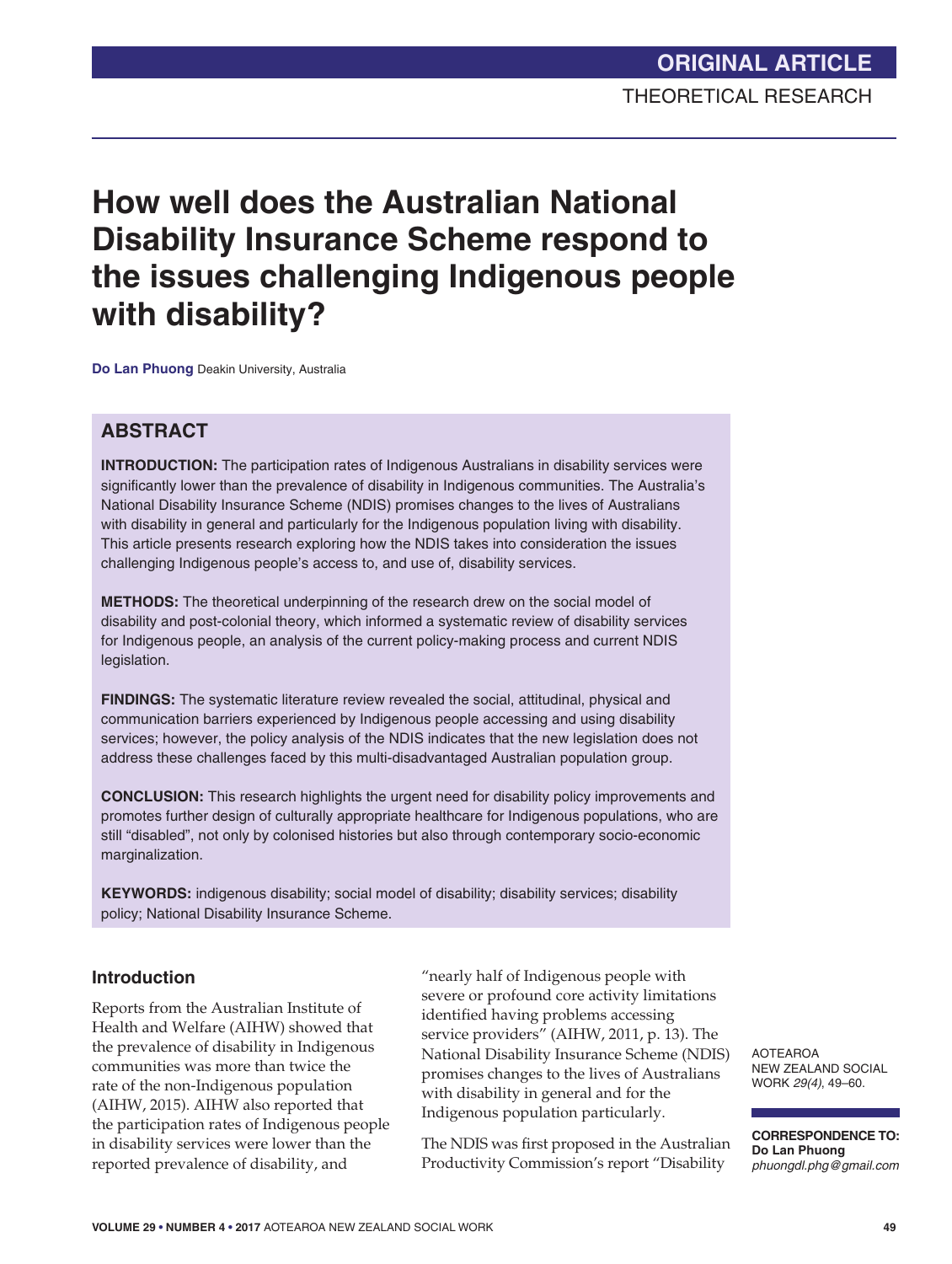Care and Support" in 2011 and, accordingly, commenced with an allocation of \$1 billion from the federal budget to launch the NDIS in selected sites from mid-2013 (Community Affairs Legislation Committee (CALC), 2013). The National Disability Insurance Scheme Bill (NDIS Bill) was introduced in November 2012 and its Inquiry received approximately 1,600 submissions; there were also 11 public hearings (CALC, 2013). In 2013, the Federal Government enacted the National Disability Insurance Scheme Act (NDIS Act), which set up the Australia's National Disability Insurance Agency (NDIA) as an independent statutory body to implement the NDIS and brought changes to service provision and funding to people with disability. Together with the NDIA, people with disability directly make decisions about their support services and service providers. Their choice and control of disability services will continue once the respective support plans are approved and funding is allocated to the individuals for their direct access to required support services (NDIA, 2016, pp. 16–17).

While the NDIS has been rolling out across Australia since July 2016, many details of its full implementation from 2019 are yet to be determined. Although considerable research has been devoted to the disability issues challenging Indigenous people, rather less attention has been paid to the degree that the NDIS targets the long-term policy concerns about service equity for Indigenous people. In the currency of national reform for disability support, the present study attempts to fill in this gap in knowledge and contributes to the NDIS development that can effectively bring about social inclusion and secure social justice for Indigenous Australians. Furthermore, the research findings have implications for improving healthcare policies for Indigenous peoples with disabilities in other countries where they additionally suffer from "historical trauma resulting from forced assimilation and displacement" by European settlers, such as Aotearoa New Zealand, Canada and the United States of America (Permanent Forum on Indigenous Issues, 2013, p. 11).

This article presents findings of research conducted to explore how well the current disability policy addresses the barriers of Indigenous people with disability to access and use mainstream services. The theoretical underpinning of the research drew on both the social model of disability and on postcolonial theory. Following a brief explanation of the research methodology, the findings of a systematic review will be presented. These identify the barriers facing Indigenous people in accessing and using disability services. The discussion section provides critical insights into Australia's current disability policy with the intent of informing the upcoming implementation of the NDIS and to promote its further design for appropriate service provisions to Indigenous communities.

### **Methodology**

The social model of disability was adopted here to examine the extent to which the NDIS can "engineer out" the social construction of disability of Indigenous people (Carling-Jenkins, 2014, p. 36). The social model considers disability within the context of social oppression, rather than as a medical, moral or individual phenomenon, and endeavours to achieve social justice because of its aim of removing the factors that created the label "disabled", such as physical, attitudinal and institutional barriers (Oliver, 1996). On the one hand, contributions of the social model to positive outcomes are evident, including those linked to political and social campaigns and advocacy for the rights of people with disability (Joiner, 2006; Thomas, 2007). On the other hand, this model has been criticised for neglecting some dimensions associated with disability, including the gender and culture of people with disability (Terzi, 2004), and the lived experience of the people living with mental illness and intellectual impairment (Hughes, 2009; Shakespeare, 2006). These dimensions are significant for research about how disability affects Indigenous people, who have been "disabled" and are still suffering from impairments caused by colonialism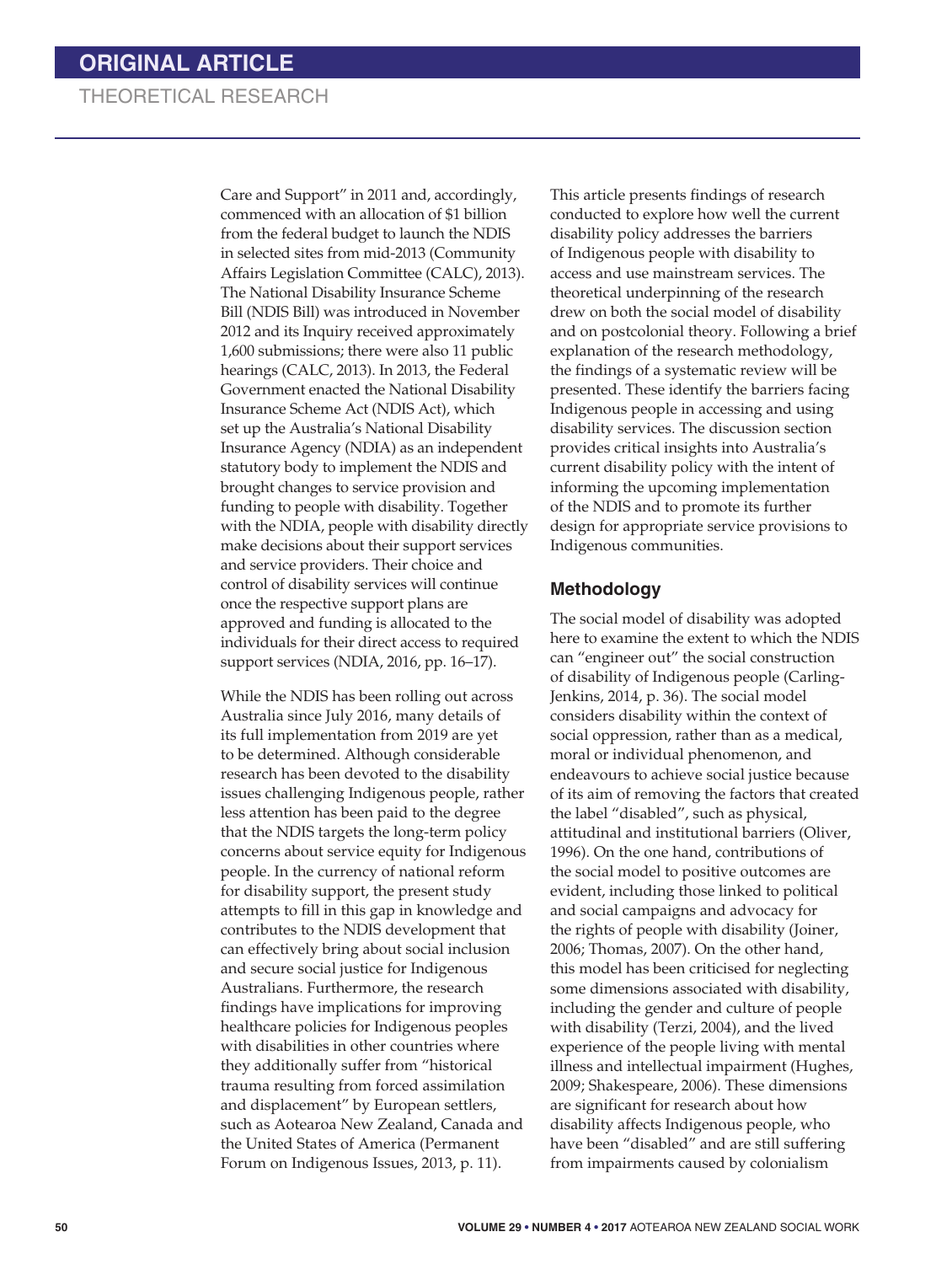(Hollinsworth, 2013). Accordingly, the theoretical framework of this study also drew on perspectives from post-colonial theory.

Post-colonial theory provides "a powerful analytical framework for considering the legacy of the colonial past and the neocolonial present as the context in which health care is delivered" (Browne, Smye, & Varcoe, 2005, p. 17). Important implications arising from post-colonial theory were incorporated into the research, such as the necessity to recognise, revisit and understand the colonised past of Indigenous people and its consequences for Indigenous communities. There is also the need to learn about the lived experiences of the Indigenous people living with disability and the legacy and manifestation of colonialism in their lives. It is also essential to understand and critically analyse how the disability service institutions and resource allocations are historically and currently constructed by the dominant culture so that the Indigenous standpoints become the starting points for building up knowledge for disability service reform to meet the needs of Indigenous people (Browne & Smye, 2002; Gilroy, Donelly, Colmar, & Parmenter, 2013; Kirkham & Anderson, 2002; McConaghy, 2000; Young, 2012).

To address the research question, literature about service access and use by Indigenous people living with disability was systematically reviewed to "provide a succinct yet comprehensive synthesis of research evidence" (Parsell, Eggins, & Marston, 2016, p. 241). A systematic search strategy using Boolean terms, including derivatives of the key terms "disability", "service(s)", "Aboriginal", "Indigenous", "Australia\*", "barrier(s)" and "National Disability Insurance Scheme", was executed through the electronic databases of EBSCOhost, PsycINFO, PubMed, Informit and Australian Indigenous HealthInfoNet. Database searches were limited to articles published in peer-reviewed journals between 1992 and September 2016 and written in

English. The search resulted in 82 articles; titles and abstracts were then screened for eligibility against inclusion and exclusion criteria. Articles were included if they were specifically focused on disability issues of Indigenous Australians and made reference to Indigenous people's access and use of disability services in general, and the NDIS in particular. The screening process yielded 33 peer-reviewed articles which satisfied eligibility criteria.

Following this systematic literature review, a policy analysis of the NDIS was undertaken to compare the barriers of Indigenous people's access and use of disability services. The most important documents adopted in the three policy-making stages of identification, public consideration and policy decision for implementation of the NDIS (McClelland & Marston, 2010) are the Productivity Commission's Report No. 54 "Disability Care and Support" (2011), the National Disability Insurance Scheme Bill (2012) and relevant submissions to the Bill Inquiry, and the National Disability Insurance Scheme Act (2013) respectively. These documents have been analysed to ground the discussion on the NDIS' current response to disability issues in the Indigenous community.

### **Findings**

Using the social model of disability approach, the findings of systematic review were thematically categorised into social, physical, attitudinal and communication barriers that restrain Indigenous people with disability to access and use the mainstream services (Popay et al., 2006).

### **Social barriers**

### **Beliefs, views on health and perception of disability**

Indigenous peoples' perceptions of disability have been discussed extensively in the literature regarding disability in Indigenous communities (DiGiacomo, Davidson et al.,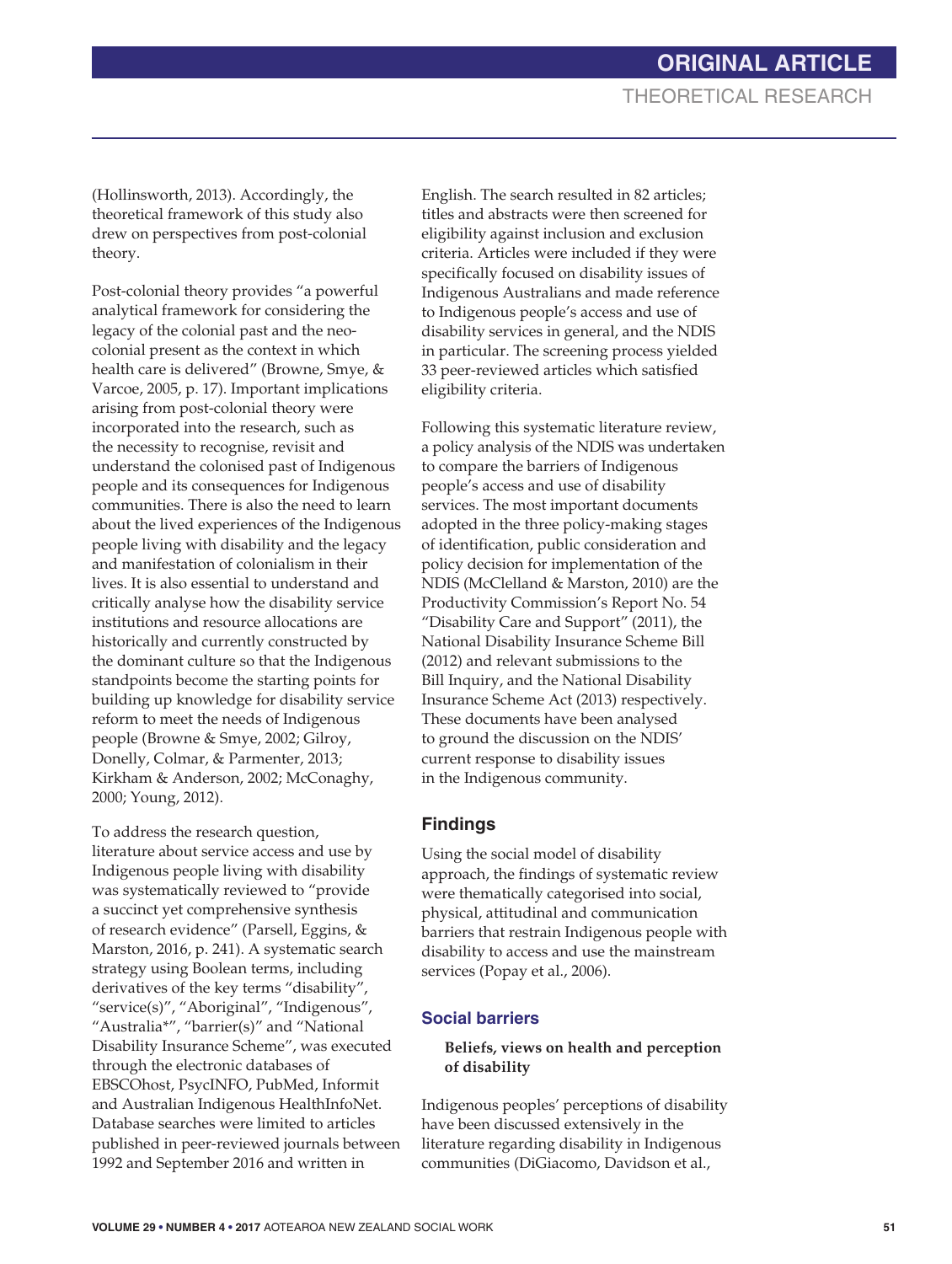2013; Gething, 1994; Gilroy, 2009; Gilroy, Donelly, Colmar, & Parmenter, 2016; Kendall & Marshall, 2004; King, Brough, & Knox, 2014; Kuppers, 2013; Lin et al., 2012; Lowell, 2013; Maher, 1999; Nagel, Thompson, & Spencer, 2008; Sloane, 2003; Stephens, Cullen, Massey, & Bohanna, 2014; Wolstenholme, 1996). There are differences in the ways of conceptualising ideas of disability between Australian mainstream services and many Indigenous communities whose languages do not include a single word for an integrated notion of disability. This goes beyond linguistic issues because the perception reflects Indigenous people's beliefs, attitudes and experiences of disability. In several communities, disability is sometimes attached to traditional views about the negative consequences of human mistakes and/or communal stigmas (King et al., 2014).

Furthermore, even when disability *is* recognised, it is mostly not considered a salient issue when compared with problems such as unemployment, poverty, discrimination and chronic disease (Gething, 1994; Gilroy, 2009; Gilroy, Donelly et al., 2016). The high rate of disability in the Indigenous population also "normalises" perceptions of disability – disability has been accepted as part of the human experience in Indigenous communities (Ariotti, 1999; Maher, 1999). This sustains the Indigenous familial and communal coalitions to challenge disadvantaged living conditions and maintain quality of life for people with disability (Biddle et al., 2012), but also reinforces the social barriers of Indigenous people to access disability services (DiGiacomo, Delaney et al., 2013; Kendall & Marshall, 2004; Stephens et al., 2014). Studying Indigenous people's perception of disability, colonialism and racism towards Indigenous Australians, Hollinsworth (2013), King et al. (2014) and Kuppers (2013) argue for decolonising disability so that disability services recognise and integrate the historical context, cultural diversity and continuing impact of racism into their designs and practice with Indigenous people.

#### **Impact of colonisation and mistrust of government's disability services**

The historical impacts of colonisation on Indigenous individual, family and community continue to challenge the lives of many Indigenous people with disability and their trust in governmental systems (Ariotti, 1999; Clements, Clapton, & Chenoweth, 2010; Gething, 1994; Gilroy, 2009; Gilroy, Donelly et al., 2016; Hollinsworth, 2013; Kendall & Marshall, 2004; King et al., 2014). Services generally organised pursuant to the medical model provide support to people with disability from a health perspective and do not take into account the cultural and lifelong needs of Indigenous people with disability and their families (Ariotti, 1999; Farrelly & Lumby, 2008; Greenstein, Lowell, & Thomas, 2016a, 2016b). This blocks Indigenous willingness to engage with disability services, and widens Indigenous reluctance to identify disability issues and negative attitudes towards "authorities" (DiGiacomo, Delaney et al., 2013; Farrelly & Lumby, 2008; Green et al., 2016; Nagel et al., 2008; Roy & Balaratnasingam, 2014).

#### **Attitudinal barriers**

**Indigenous familial caring responsibilities and non-use of formal care services**

Caring for a person with disability in Indigenous society is traditionally assigned to family members (Ariotti, 1999; Clements et al., 2010; Farrelly & Lumby, 2008; Gething, 1994; Gilroy, Donelly et al., 2016; Green et al., 2014; Kendall & Marshall, 2004; Lin et al., 2012; Nagel et al., 2008; Roy & Balaratnasingam, 2014; Sloane, 2003; Stephens et al., 2014). The care requirements can burden family members when the person with disability has complex and multiple requirements, or there are many persons in the family in concurrent need of such care, or other problems currently exist for the family (e.g., poverty and unemployment). Often too, the carers are suffering from their own health problems (Greenstein et al., 2016a; King et al., 2014; Sloane, 2003). The need for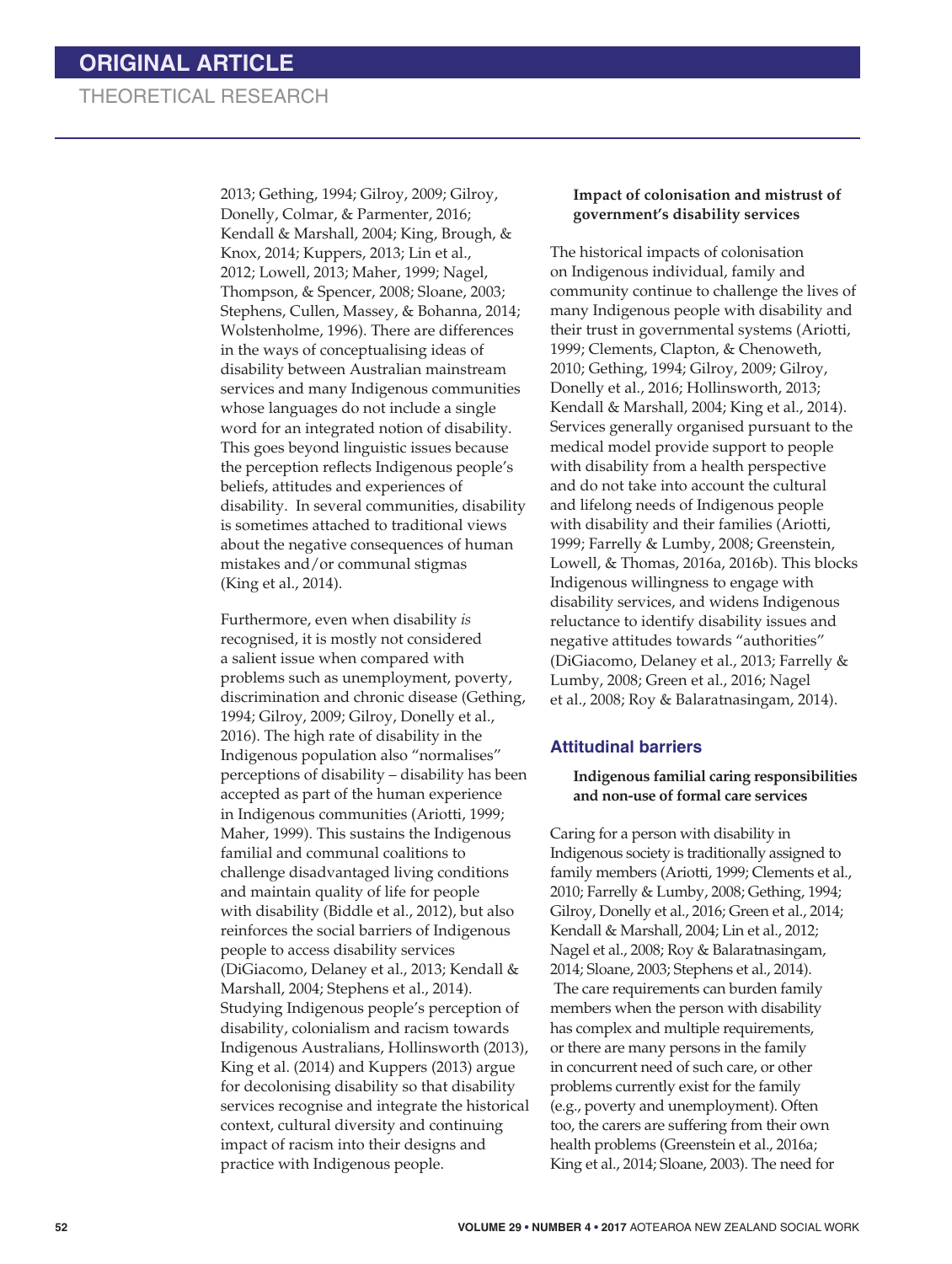financial assistance and additional provision of specialist aids, equipment and skill education for familial caregivers is repeatedly reported but often ignored in practice due to "inflexible rules and bureaucratic processes" (Green et al., 2016, p. 7). As a result, scholarly recommendations have frequently emphasised possible payments, capacity building incentives and training for family members in order for the NDIS to better help Indigenous people with disability receive adequate care, particularly in remote areas (Gilroy & Emerson, 2016; Green, 2013).

### **Physical barriers**

### **Lack of culturally appropriate assessment instruments**

Insufficient and inaccurate statistical information regarding Indigenous people with disability is one of the major challenges in evaluating the needs of this population. This hinders exact assessment of the need for disability service provision to Indigenous communities (DiGiacomo, Delaney et al., 2013; Farrelly & Lumby, 2008; Gilroy & Emerson, 2016; Gilroy, 2010; Glasson, Sullivan, Hussain, & Bittles, 2005; Hyde et al., 2016; Lowell, 2013; Maher, 1999). Problems with cultural appropriateness of the data collection instruments, which are mainly designed for mainstream surveys, add more complexity to the issue of limited data (DiGiacomo, Davidson et al., 2013; Farrelly & Lumby, 2008; Gething, 1994). For example, reliance on Western concepts, values and the use of English language in the standardised assessments, which often discount the cognitive risk factors of Indigenous population including poor nutrition, substance abuse, domestic violence and trauma, has resulted in significant numbers of Indigenous people with cognitive disability being under-represented in survey outcomes and not receiving services (Dingwall, Pinkerton, & Lindeman, 2013).

Participation in the NDIS commences with a series of assessments, including a check for eligibility against specified criteria and

an assessment to determine support needs across various domains. Indigenous people with disability face additional barriers when assessments and instruments do not satisfactorily take cultural diversity into account (Clements et al., 2010; Hersh, Armstrong, Panak, & Coombes, 2015; Roy & Balaratnasingam, 2014). The study findings of Bohanna, Catherall, and Dingwall underline the financial and political supports needed to develop "reliable, valid and culturally acceptable instruments", such as the Kimberley Indigenous Cognitive Assessment that has primarily succeeded in assessing dementia in Indigenous Australians (Bohanna et al., 2013, p. 587).

#### **Cultural competence of the workforce**

Service providers often struggle to recruit and retain Indigenous health workers, due to a lack of existing community expertise (Farrelly & Lumby, 2008; Gilroy, Dew, Lincoln, & Hines, 2016; Lowell, 2013). A literature search also reveals a significant lack of cultural competence and cultural diversity in the workforce in service settings (DiGiacomo, Delaney et al., 2013; Clements et al., 2010; Gething, 1994; Green, 2013; Green et al., 2014; Greenstein et al., 2016b; Hersh et al., 2015; Kendall & Marshall, 2004; Roy & Balaratnasingam, 2014). Several references make recommendations about cultural awareness training to staff, further investment in skills and qualifications of employed community members and more flexible working conditions being offered to health workers and carers (Dew et al., 2014; Gilroy, Dew et al., 2016; Gilroy, Donelly et al., 2016; Green et al., 2016; Hersh et al., 2015; Stephens et al., 2014; Wolstenholme, 1996).

### **Scarcity of disability services in Australia's remote areas**

Geographical distance not only reduces the availability and scope of the disability service available to Indigenous communities, but also increases cultural barriers facing Indigenous people with disability (Dew et al., 2014; Farrelly & Lumby, 2008; Gething,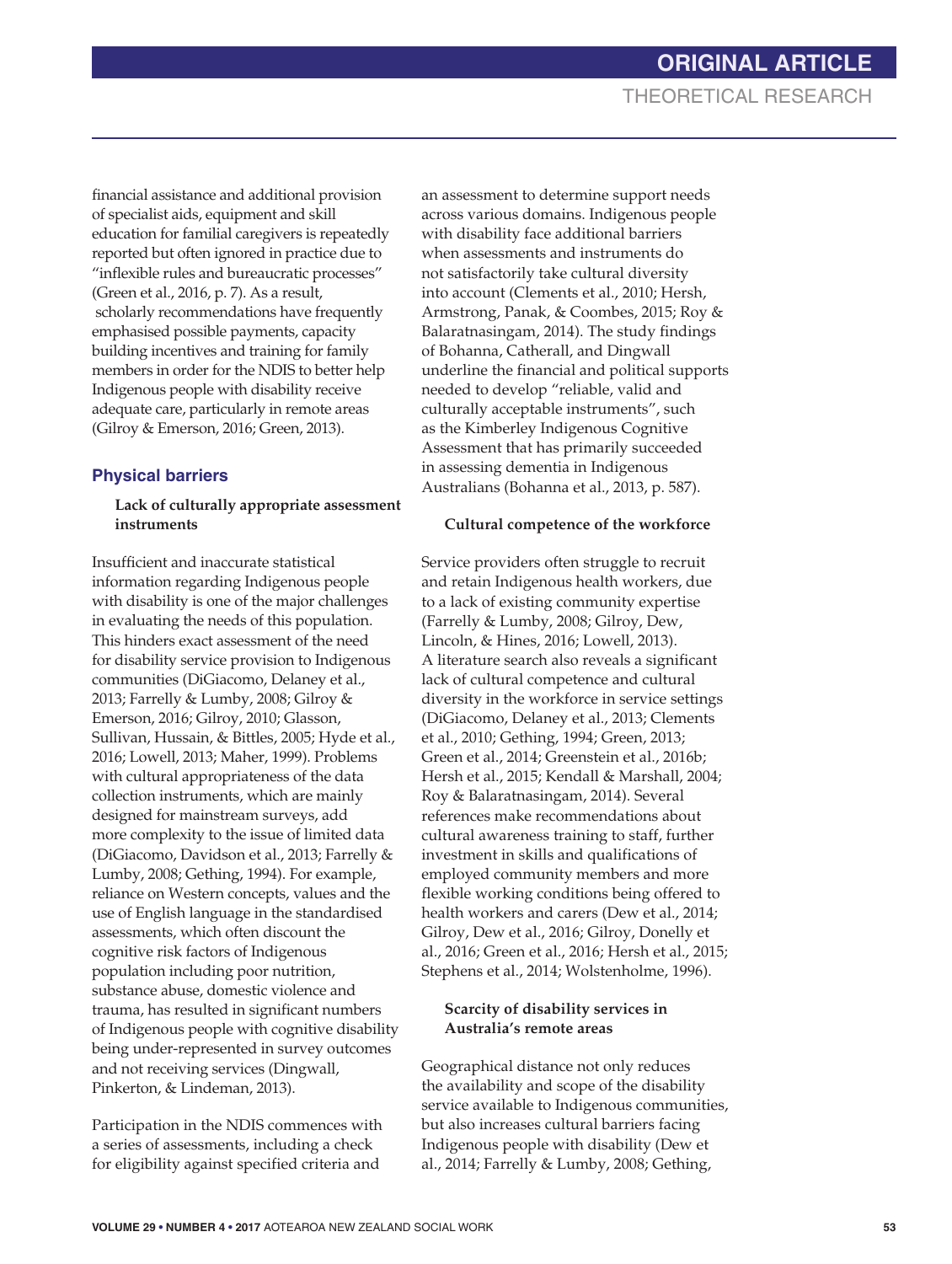1994; Gilroy, 2010; Green, 2013; Hyde et al., 2016; Kuppers, 2013; Lin et al., 2012; Lowell, 2013; Nagel et al., 2008; Wolstenholme, 1996). The scarcity of services in remote areas often means that Indigenous people with chronic impairment travel frequently and/or choose to dislocate their families and leave their communities to access proper services (Farrelly & Lumby, 2008; Green et al., 2016). Since "social networks are so important, losses from the network are also likely to increase feelings of grief and loss" (Wolstenholme, 1996, p. 9). These considerations impose higher requirements on accessible transport and cross-cultural appropriateness of proximate disability services in regional and remote areas (Dew et al., 2014; Gething, 1994; Gilroy, Donelly et al., 2016; Green, 2013).

### **Communication barriers**

Due to social and attitudinal barriers, communication issues often challenge the capacity of Indigenous people with disability when trying to express their needs (Clements et al., 2010; Green et al., 2014; Kendall & Marshall, 2004; Roy & Balaratnasingam, 2014; Sloane, 2003). In some remote areas where English is not the first language of Indigenous people, lack of accessible information regarding disability services is also reported (Farrelly & Lumby, 2008; Greenstein et al., 2016b; Stephens et al., 2014). The different ways of conceptualising disability between "supply-side" and "demand-side" lead to service providers' miscommunication and Indigenous people's poor participation in assessment processes and a lack of awareness of service availability (Farrelly & Lumby, 2008; Gilroy, 2009, 2010; Green et al., 2016; Greenstein et al., 2016a; Lin et al., 2012; Nagel et al., 2008). The imperative to enhance community planning, implementation and control of disability services is repeatedly recommended as the most significant and feasible strategy for change in support provision for Indigenous people with disability (Ariotti, 1999; Dew et al., 2014; Gilroy, Dew et al., 2016; Gilroy, Donelly et al., 2016; Green, 2013; Green et al.,

2016; Greenstein et al., 2016a, 2016b; Hersh et al., 2015; Kendall & Marshall, 2004; Lowell, 2013; Nagel et al., 2008; Stephens et al., 2014).

Among the debates about what should guide the Australian policy-making processes targeting Indigenous disadvantage and what "counts as evidence that should inform policy making" (Maddison, 2012, p. 270), research findings are likely "mobilised as arrows in the battle of ideas" in "deep controversy" (Head, 2010, p. 21). Conversely, the study where Vujcich and his colleagues examined the making of the "Indigenous Tobacco Control Initiative" and the "Tackling Indigenous Smoking Measure" programme shows how research evidence has effectively informed policy development (Vujcich, Rayner, Allender, & Fitzpatrick, 2016).

### **Discussion**

In light of persistent inequalities in services for Indigenous people with disability, the above findings were used as the foundation for the following discussion about how the NDIS responds to the barriers identified in this population group.

### **Identification of the NDIS**

The Australian Productivity Commission (PC) proposed the NDIS in the report "Disability Care and Support" (2011) after synthesising the outcomes of 23 public hearings and more than 1,000 submissions, with the overall message that "current disability support arrangements are inequitable, underfunded, fragmented and inefficient and give people with disability little choice … a coherent and certain system for people with disability is required" (Productivity Commission (PC), 2011, p. 5). The report devoted one chapter to the need for enhancing responsiveness of service provisions for Indigenous people with disability, which was then followed up by Recommendations 11.1 and 11.2. The need for efforts to address the issues challenging this population group was acknowledged.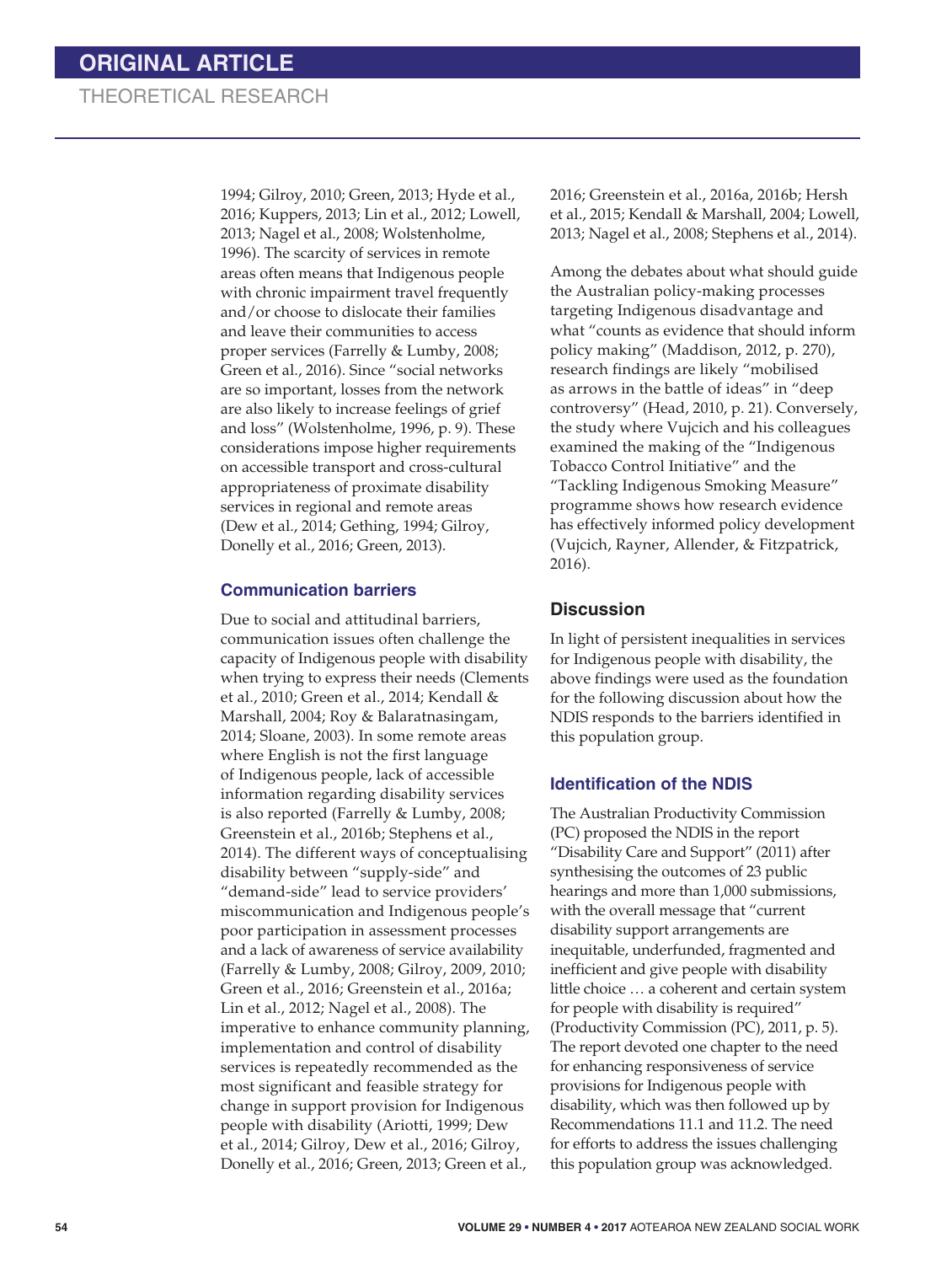Nevertheless, throughout the PC's report and the NDIS proposal, there were a number of concerns noted for Indigenous people with disability and their social, attitudinal and communication barriers. Recommendations 11.1 and 11.2 neither contained a guarantee to incorporate Indigenous people's values, language, culture and protocols into the proposed NDIS services, nor firmly empowered Indigenous people within their own communities to control planning and administration of disability services. Besides this, Recommendation 8.4 generally excluded close family members from being paid support workers under the NDIS. This has restrained efforts seeking alternatives to break the Indigenous families' cycle of poor living and health conditions, particularly related to caring attitudes and geographical distance of Indigenous people with disability. Moreover, the proposed assessment appeared to prolong the potentially discriminatory process when the National Disability Insurance Agency would determine whether people with disability or carers can "make reasonably informed choices of services" and "manage the administrative and financial aspects of funding if they wish to oversee these aspects by themselves" (PC, 2011, p. 74). This particular proposal did not help Indigenous people with disability overcome social and physical barriers regarding discriminatory service delivery. In short, although the needs of Indigenous people with disability had attracted the attention of the PC and stakeholders, the identification of the new policy – the NDIS – did not fully ensure a culturally competent approach for service provisions to Indigenous people with disability.

### **Public consultation and legislative decision of the NDIS**

During the public consultations, respondents to the Inquiry into the NDIS Bill by the Community Affairs Legislation Committee (the Committee) expressed concerns about the responsiveness of services for Indigenous people with disability. In addition to the

submissions made by the Aboriginal and Torres Strait Islander Disability Network of Queensland (ATSIDNQ) and the Aboriginal Disability Justice Campaign (ADJC), the National Ethnic Disability Alliance (NEDA) recommended a commitment in the Bill's objects that recognised the barriers and ensured equitable access to disability services for Indigenous communities (ATSIDNQ, 2013; ADJC, 2012; NEDA, 2013). At the public hearings, the Australian Greens, Mr Griffiths and Ms Rankine of the First Peoples Disability Network Australia, and Mr Simpson of the National Disability Services Western Australia, also emphasised disability challenges in the Indigenous population (*Proof Committee Hansard*, 2013a, 2013b, 2013c).

However, the Committee's final report on the NDIS Bill only endorsed the public recommendation on an additional launch site of the NDIS in rural and remote Indigenous communities and did not include responses to other submissions (CALC, 2013, pp. 151–153). Relevant clauses of the NDIS Bill were not considered for extensive and comprehensive revisions to fully articulate the Australian government's commitment and obligation to address the barriers facing Indigenous Australians. The legislative decision subsequently resulted in the enactment of the *National Disability Insurance Scheme Act 2013 (Cth)*, which is entirely silent on the specific needs of Indigenous people with disability, as discussed in the next section.

### **Gaps in NDIS' response to Indigenous people living with disability**

The Australian Prime Minister's "Close the Gap Report 2016" shows minimal improvements in education, health and employment outcomes for Indigenous people's lives despite the deliberate endeavours of successive governments over 10 years. There has "been no change from the previous year in cutting Indigenous disadvantage" (Medhora, 2016, para.2). The NDIA reported that 4.6% of 28,684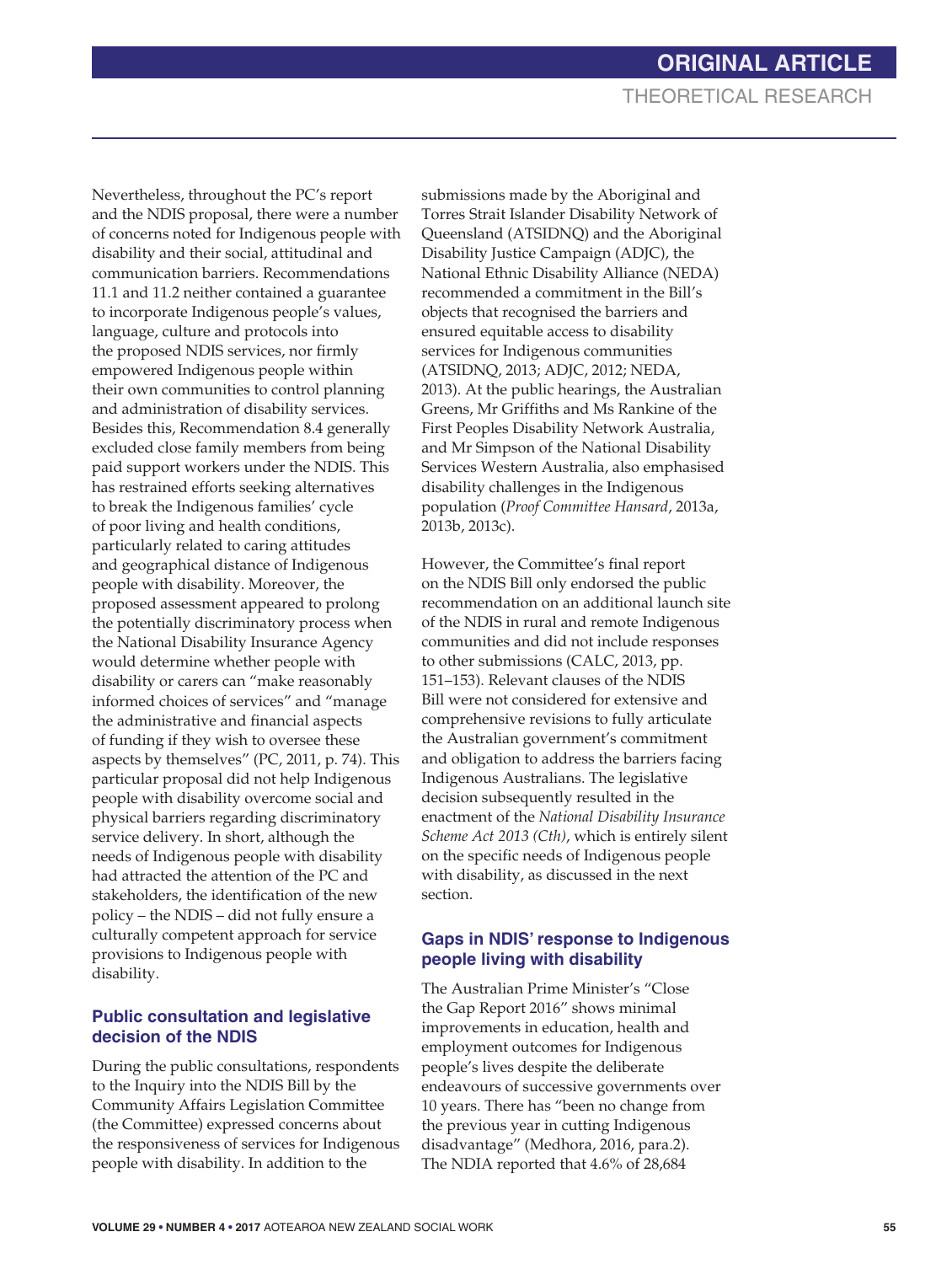participants during the three-year trial and 5.5% of 7,440 participants in the first quarter of the 2016–2017 financial year were identified as Indigenous people. This means that, as of September 30, 2016, about 1,725 Indigenous Australians have received support plans under the NDIS (NDIA, 2016, pp. 44–48). Quarterly reports of the NDIA demonstrated a gradual increase in the participation of Indigenous people, but the respective rates have not yet represented approximately 34,500 Indigenous Australians who suffer from a profound or severe core activity limitation (Steering Committee for the Review of Government Service Provision, 2014, p. 4.62). Although evidence of social, physical, attitudinal and communication barriers of Indigenous people with disability have been made available to policy makers through research and public inquiry, analysis of the NDIS Act indicates that gaps exist between its content and the imperative of addressing these fundamental obstacles to service equity.

Although the NDIS Act sets out assistance for people with disability, their families and carers, it does not clearly formulate what types of support, aids and/or equipment would be available in funded packages. There is no detail in the legislation committing extra support to Indigenous people or articulating explicitly how the various aspects of assistance needed by Indigenous people with disability would be addressed. Likewise, the policy stipulates registrations of service providers and generally states that the NDIA is "to develop and enhance the disability sector" (s 118(1) (c), NDIS Act), but lacks detail relating to cultural competence, training, attraction, recruitment and retention of the workforce in Indigenous communities. The physical barriers of Indigenous people with disability will therefore likely remain, due to NDIS disregard of their needs.

Scholars proposed special empowerment schemes for remote Indigenous communities, including more effective advocacy and delivery of NDIS advice to

individuals through community-based workers, pursuant to local protocols (Biddle et al., 2012). The Productivity Commission also suggested a trial of paid family care for Indigenous people in certain circumstances (PC, 2011, p. 382). None of these recommendations has been adopted into the NDIS to help the Indigenous people living with both disability and geographical remoteness cope with these challenges. Even after Indigenous people with disability become NDIS participants, their attitudinal barriers seem persistent while this new policy does not contain details referring to skill training and financial assistance that should be supplied to their family caregivers.

The NDIS will address linguistic issues of service delivery to people with disability, including those in Indigenous communities, where it requires that "notice, approved form or information under this Act" must be provided "to the maximum extent possible to the person" with disability "in the language, mode of communication and terms which that person is most likely to understand" (s 7, NDIS Act). This is, however, the only provision caring for the linguistic and communication issues of the NDIS participants. It is therefore insufficient to either help Indigenous people with disability to confidently express their needs or overcome prolonged communication barriers due to constant differences in the ways that service providers and Indigenous people conceptualise disability.

Most importantly, language reflects the ways that Indigenous people are thinking and living, and language cannot be separated from culture (Besemeres & Wierzbicka, 2007; Wierzbicka, 1997). As provided in the NDIS Act, "cultural needs" and "cultural and linguistic circumstances" of people with disability must be taken into account in disability services (ss 4(9), 5(d), NDIS Act). These general principles guide awareness of cultural and linguistic differences in actions under the NDIS Act, but inadequately address "diversity within minority groups and intersectionality with other forms of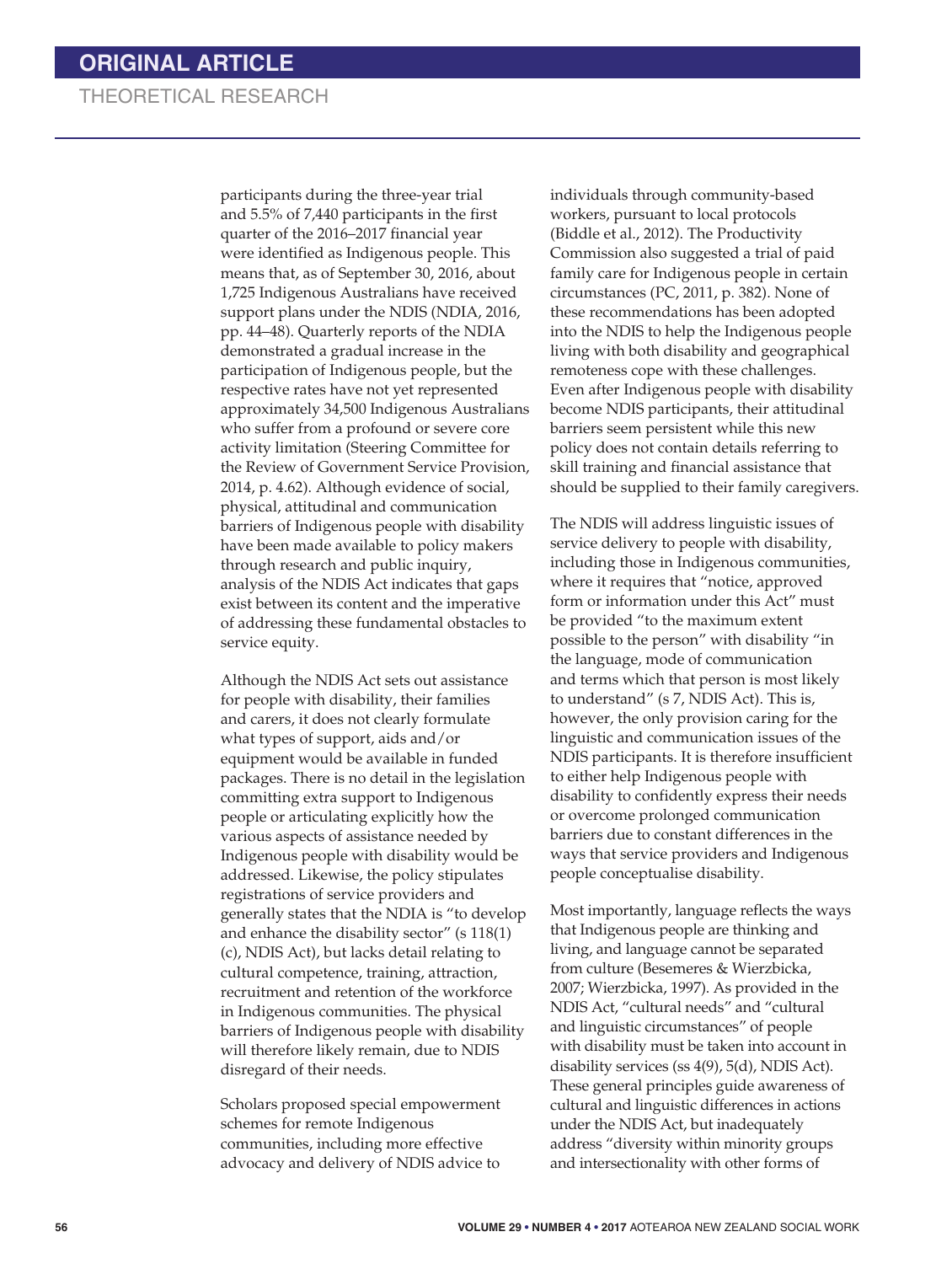oppression" in the Indigenous context (Hollinsworth, 2013, p. 601). The absence of any further detail in the NDIS recognising the great diversity of Indigenous people, including languages, traditional protocols, kinship and community participation needs in their cultural and historical contexts is more than concerning. The policy offers no specific scheme to help Indigenous people with disability overcome social barriers, particularly relating to language and terminology used in assessment tools, planning processes, service deliveries and enabling non-discriminatory practice of disability assessors and health workers. Indigenous people with disability participating in the NDIS are not yet assured of receiving culturally responsive services because the new policy is silent on their specific needs. Although the NDIS was promulgated recently, significant improvements should now be considered for its full implementation so that the scheme can give Indigenous people with disability, their families and communities the best chances of accessing and receiving service equity.

### *Limitations and suggestions for future work*

The systematic review was limited by inclusion of the peer-reviewed literature. The exclusion of grey literature may have omitted important information in this research area. The available evidence does not yet allow the policy analysis to go further than the legislation adoption, as the NDIS will not be fully implemented until 2019. Further research is strongly recommended to assess the NDIS trials in the areas with a high proportion of Indigenous people and to evaluate the NDIS implementation in Indigenous communities to accelerate the good service models particularly developed for the Indigenous people living with disability.

Also, this study has been conducted by one non-Indigenous researcher, whose own cultural perspectives unavoidably limit the researcher's ability to fully understand

Indigenous perspectives. Nevertheless, the research is intended to be an important step forward in enhancing the capacity of other non-Indigenous researchers and policy-makers to recognise the differences of Indigenous people's worldviews as integrated parts in the upcoming implementation of the NDIS.

### **Conclusion**

The research findings from the systematic literature review illustrated the nature of the social, attitudinal, physical and communication barriers challenging disability service access and use by Indigenous people. For Australia's disability policy to achieve its goal of giving people with disability, including Indigenous people with disability, more choice and control over the supports they receive, the NDIS should take account of Indigenous culture and history and directly target the barriers facing Indigenous people with disability to access and use the mainstream services. The policy analysis of identification, public consultation and legislation of the NDIS reveals that the new disability policy has not yet thoroughly recognised cultural diversity nor has it addressed the barriers of Indigenous Australians to truly enable their entitlement to service equity and social inclusion. The results of this study have noteworthy relevance for policy improvement and practice under the national strategies for change in the disability area. They provide important insights urging a more comprehensive shaping of disability services to urgently respond to the challenges facing Indigenous people and to contribute to the provision of social justice for Indigenous populations worldwide.

#### **References**

- Aboriginal and Torres Strait Islander Disability Network of Queensland (ATSIDNQ). (2013). Submission (542) to Inquiry into the NDIS Bill 2012. Retrieved from http://www.aph.gov.au/Parliamentary\_Business/ Committees/Senate/Community\_Affairs/Completed\_ inquiries/2010-13/ndis/submissions
- Aboriginal Disability Justice Campaign (ADJC). (2012). Submission [503] to Inquiry into the NDIS Bill 2012*.*  Retrieved from http://www.aph.gov.au/Parliamentary\_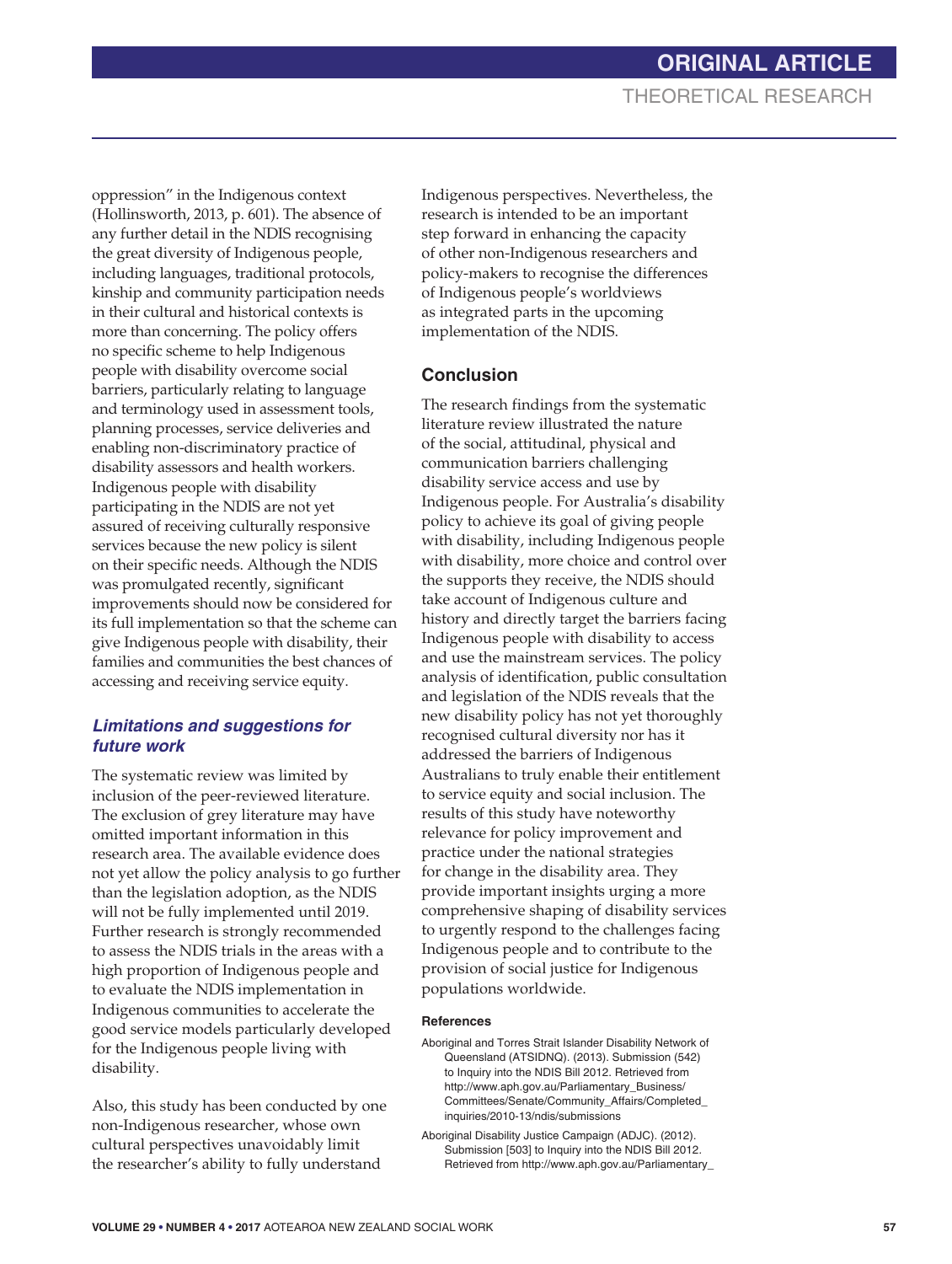Business/Committees/Senate/Community\_Affairs/ Completed\_inquiries/2010-13/ndis/submissions

Ariotti, L. (1999). Social construction of Anangu disability. *Australian Journal of Rural Health*, *7*(4), 216–222.

Australian Institute for Health and Welfare (AIHW). (2011). Aboriginal and Torres Strait Islander people with disability: Wellbeing, participation and support*.* Canberra. Retrieved from http://www.aihw.gov.au/ publication-detail/?id=10737418977

Australian Institute for Health and Welfare (AIHW). (2015). The health and welfare of Australia's Aboriginal and Torres Strait Islander peoples 2015*.* Cat. no. IHW 147. Retrieved from http://www.aihw.gov.au/WorkArea/ DownloadAsset.aspx?id=60129551281

Besemeres, M., & Wierzbicka, A. (2007). *Translating lives: Living with two languages and cultures*. Brisbane, QLD: University of Queensland Press.

- Biddle, N., Al-Yaman, F., Gourley, M., Gray, M., Bray, R., Brady, B.,... & Montaigne, M. (2012). Indigenous Australians and the National Disability Insurance Scheme: The extent and nature of disability, measurement issues and service delivery models. Canberra, ACT: Commonwealth of Australia.
- Bohanna, I., Catherall, J., & Dingwall, K. (2013). Ensuring indigenous Australians with acquired brain injuries have equitable access to the National Disability Insurance Scheme. *Australian and New Zealand Journal of Public Health*, *37*(6), 503–598.
- Browne, J., & Smye, V. (2002). A postcolonial analysis of health care discourses addressing Aboriginal women. *International Journal of Research Methodology in Nursing and Health Care, 9*(3), 28–41.
- Browne, J., Smye, L., & Varcoe, C. (2005). The relevance of postcolonial theoretical perspectives to research in Aboriginal health. *Canadian Journal of Nursing Research*, *37*(4), 16–37.
- Carling-Jenkins, R. (2014). *Disability and social movements: Learning from Australian experiences (Interdisciplinary Disability Studies).* Aldershot, UK: Ashgate Publishing Group.
- Clements, N., Clapton, J., & Chenoweth, L. (2010). Indigenous Australians and impaired decision-making capacity. *Australian Journal of Social Issues*, *45*(3), 383–393.
- Community Affairs Legislation Committee (CALC). (2013). *National Disability Insurance Scheme Bill 2012 [Provisions]*. Canberra. Retrieved from http://www.aph. gov.au/Parliamentary\_Business/Committees/Senate\_ Committees?url=clac\_ctte/completed\_inquiries/2010-13/ ndis/report/index.htm
- Dew, A., Gallego, G., Bulkeley, K., Veitch, C., Brentnall, J., Lincoln, M., ... & Griffiths, S. (2014). Policy development and implementation for disability services in rural New South Wales, Australia. *Journal of Policy and Practice in Intellectual Disabilities*, *11*(3), 200–209.
- DiGiacomo, M., Davidson, M., Abbott, P., Delaney, P., Dharmendra, T., McGrath, J., ... & Vincent, F. (2013). Childhood disability in Aboriginal and Torres Strait Islander peoples: a literature review. *International Journal for Equity in Health*, *12*(1), 7, 1–18. https://doi.org/10.1186/1475-9276-12-7
- DiGiacomo, M., Delaney, P., Abbott, P., Davidson, M., Delaney, J., & Vincent, F. (2013). "Doing the hard yards": Carer and provider focus group perspectives of accessing Aboriginal childhood disability services.

*BMC Health Services Research*, *13*(1), 326, 1–12. https://doi.org/10.1186/1472-6963-13-326

Dingwall, M., Pinkerton, J., & Lindeman, A. (2013). "People like numbers": A descriptive study of cognitive assessment methods in clinical practice for Aboriginal Australians in the Northern Territory. *BMC Psychiatry, 13*(1), 1–14. https://doi.org/10.1186/1471-244X-13-42

- Farrelly, T., & Lumby, B. (2008). Aboriginal ageing and disability issues in South West and Inner West Sydney. *Aboriginal and Islander Health Worker Journal*, *32*(5), 27–34.
- Gething, L. (1994). Aboriginality and disability. *Aboriginal and Islander Health Worker Journal*, *18*(3), 29–34.

Gilroy, J. (2009). The theory of the cultural interface and Indigenous people with disabilities in New South Wales. *Balayi: Culture, Law and Colonialism*, *10* (Nov 2009), 44–58.

Gilroy, J. (2010). History of Aboriginal People with disability in NSW: How are Aboriginal people with disability positioned and represented in the NSW disability services sector. *Interaction*, *24*(1), 6–29.

Gilroy, J., Dew, A., Lincoln, M., & Hines, M. (2016). Need for an Australian indigenous disability workforce strategy: Review of the literature. *Disability and Rehabilitation*, *39*(16), 1664–1673.

Gilroy, J., Donelly, M., Colmar, S., & Parmenter, T. (2013). Conceptual framework for policy and research development with Indigenous people with disabilities. *Australian Aboriginal Studies*, (2), 42-58.

Gilroy, J., Donelly, M., Colmar, S., & Parmenter, T. (2016). Twelve factors that can influence the participation of Aboriginal people in disability services. *Australian Indigenous Health Bulletin*, *16*(1), 1–8. Retrieved from http://healthbulletin.org.au/wp-content/uploads/2016/03/ bulletin\_original\_articles\_Gilroy.pdf

Gilroy, J., & Emerson, E. (2016). Australian indigenous children with low cognitive ability: Family and cultural participation. *Research in Developmental Disabilities*, *56*, 117–127.

Glasson, J., Sullivan, G., Hussain, R., & Bittles, H. (2005). An assessment of intellectual disability among Aboriginal Australians. *Journal of Intellectual Disability Research*, *49*(8), 626–634.

Green, A., Abbott, P., Delaney, P., Patradoon-Ho, P., Delaney, J., Davidson, M., & DiGiacomo, M. (2016). Navigating the journey of Aboriginal childhood disability: A qualitative study of carers' interface with services. *BMC Health Services Research*, *16*(1), 1–11. https://doi.org/10.1186/s12913-016-1926-0

Green, A., DiGiacomo, M., Luckett, T., Abbott, P., Davidson, M., Delaney, J., & Delaney, P. (2014). Cross-sector collaborations in Aboriginal and Torres Strait Islander childhood disability: A systematic integrative review and theory-based synthesis. *International Journal for Equity in Health*, *13*(1), 1–16.

Green, F. (2013). Not just existing but living life. *Interaction: The Australian Magazine on Intellectual Disability, 27*(1), 6–30.

Greenstein, C., Lowell, A., & Thomas, D. (2016a). Communication and context are important to Indigenous children with physical disability and their carers at a community-based physiotherapy service: A qualitative study. *Journal of Physiotherapy*, *62*(1), 42–47.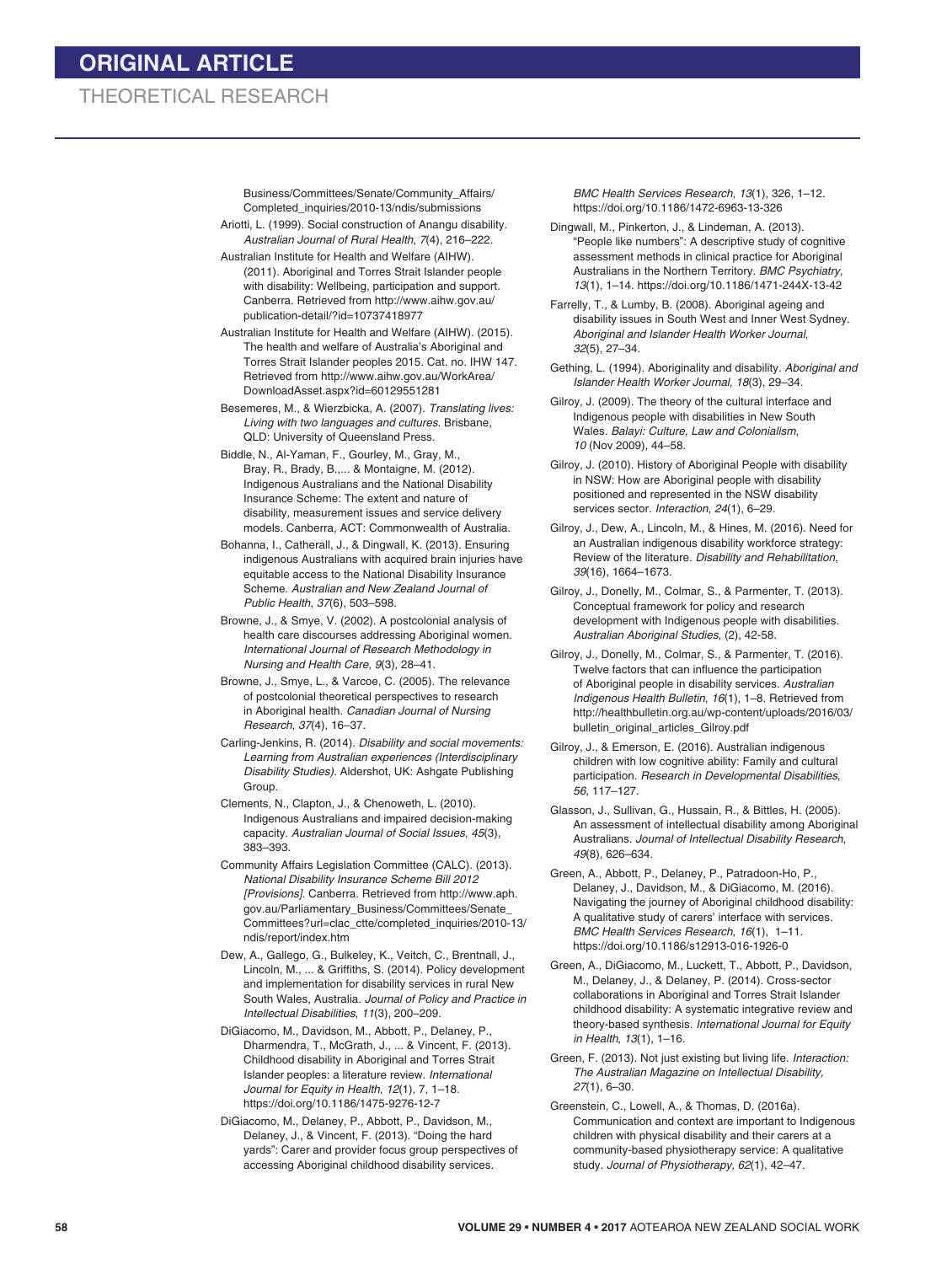# **ORIGINAL ARTICLE** THEORETICAL RESEARCH

- Greenstein, C., Lowell, A., & Thomas, D. (2016b). Improving physiotherapy services to indigenous children with physical disability: Are client perspectives missed in the continuous quality improvement approach? *Australian Journal of Rural Health*, *24*(3), 176–181.
- Head, W. (2010). Reconsidering evidence-based policy: Key issues and challenges. *Policy and Society, 29*(2), 77–94.
- Hersh, D., Armstrong, E., Panak, V., & Coombes, J. (2015). Speech-language pathology practices with Indigenous Australians with acquired communication disorders. *International Journal of Speech-language Pathology*, *17*(1), 74–85.
- Hollinsworth, D. (2013). Decolonizing Indigenous disability in Australia. *Disability & Society*, *28*(5), 601–615.
- Hughes, B. (2009). Disability activisms: Social model stalwarts and biological citizens. *Disability & Society*, *24*(6), 677–688.
- Hyde, Z., Flicker, L., Smith, K., Atkinson, D., Fenner, S., Skeaf, L., .... & Giudice, L. (2016). Prevalence and incidence of frailty in Aboriginal Australians, and associations with mortality and disability. *Maturitas*, *87*, 89–94.
- Joiner, I. (2006). Perhaps not yet: Policy making through citizen engagement. In M. A. McColl & L. Jongbloed (Eds.), *Disability and social policy in Canada*, (2nd ed., pp. 148–159). Concord, Ontario: Captus Press.
- Kendall, E., & Marshall, A. (2004). Factors that prevent equitable access to rehabilitation for Aboriginal Australians with disabilities: The need for culturally safe rehabilitation. *Rehabilitation Psychology*, *49*(1), 5–13. http://dx.doi.org/10.1037/0090-5550.49.1.5
- King, A., Brough, M., & Knox, M. (2014). Negotiating disability and colonisation: The lived experience of indigenous Australians with a disability. *Disability & Society*, *29*(5), 738–750.
- Kirkham, R., & Anderson, M. (2002). Postcolonial nursing scholarship: From epistemology to method. *Advances in Nursing Science*, *25*(1), 1–17.
- Kuppers, P. (2013). Decolonizing disability, indigeneity, and poetic methods: Hanging out in Australia. *Journal of Literary & Cultural Disability Studies*, *7*(2), 175–193.
- Lin, B., O'Sullivan, B., Coffin, A., Mak, B., Toussaint, S., & Straker, M. (2012). "I am absolutely shattered": The impact of chronic low back pain on Australian Aboriginal people. *European Journal of Pain*, *16*(9), 1331–1341.
- Lowell, A. (2013). "From your own thinking you can't help us": Intercultural collaboration to address inequities in services for indigenous Australians in response to the World Report on Disability. *International Journal of Speech-language Pathology*, *15*(1), 101–105.
- Maddison, S. (2012). Evidence and contestation in the Indigenous policy domain: Voice, ideology and institutional inequality. *Australian Journal of Public Administration, 71*(3), 269–277.
- Maher, P. (1999). Disability in the Australian Aboriginal population. *Australian Journal of Primary Health*, *5*(3), 10–20.
- McClelland, A., & Marston, G. (2010). A framework for understanding and action. In A. McClelland, & P. Smyth (Eds), *Social policy in Australia: Understanding for action* (2nd ed., pp. 39–69). South Melbourne, VIC: Oxford University Press.
- McConaghy, C. (2000). Rethinking indigenous education: Culturalism, colonialism and the politics of knowing. Brisbane, QLD: Post Pressed.
- Medhora, S. (2016, February 10). Closing the Gap 2016 report: Indigenous infant mortality down, but no change in most targets. *The Guardian.* Retrieved from http://www.theguardian.com/australia-news/2016/feb/10/ closing-the-gap-2016-report-indigenous-infant-mortalitydown-but-no-change-in-most-targets
- Nagel, T., Thompson, C., & Spencer, N. (2008). Challenges to relapse prevention: Psychiatric care of indigenous in-patients. *Australian e-Journal for the Advancement of Mental Health*, *7*(2), 112–120.
- National Disability Insurance Agency (NDIA). (2016). *First quarterly report: 2016-17 Q1 to the Council of Australian Governments (COAG) Disability Reform Council*. Retrieved from https://www.ndis.gov.au/medias/ documents/h60/hc1/8799138349086/Quarterly-Report-2016-17-Q1.pdf
- National Disability Insurance Scheme Act (NDIS). (2013). Canberra, ACT: Australian Government. Retrieved from https://www.legislation.gov.au/Details/C2013A00020
- National Ethnic Disability Alliance (NEDA). (2013). *Submission (614) to Inquiry into the NDIS Bill 2012.*  Retrieved from http://www.aph.gov.au/Parliamentary\_ Business/Committees/Senate/Community\_Affairs/ Completed\_inquiries/2010-13/ndis/submissions
- Oliver, M. (1996). *Understanding disability: From theory to practice*. London, UK: Sage.
- Parsell, C., Eggins, E., & Marston, G. (2016). Human agency and social work research: A systematic search and synthesis of social work literature. *British Journal of Social Work, 47*(1), 238–255.
- Permanent Forum on Indigenous Issues. (2013). Study on the situation of indigenous persons with disabilities (E/C.19/2013/6). Retrieved from http://www.un.org/ disabilities/documents/ecosoc/e.c.19.2013.6.pdf
- Popay, J., Roberts, H., Sowden, A., Petticrew, M., Arai, L., Rodgers, M., ... & Duffy, S. (2006). Guidance on the conduct of narrative synthesis in systematic reviews. *ESRC Methods Programme*, *15*(1), 47–71.
- Productivity Commission (PC). (2011). *Disability care and support*. (Report No. 54)*.* Canberra, ACT: Author. Retrieved from https://www.pc.gov.au/inquiries/ completed/disability-support/report
- *Proof Committee Hansard*. (2013a). Mr Griffiths, First Peoples Disability Network Australia. 25–28. Retrieved from http://www.aph.gov.au/Parliamentary\_Business/ Committees/Senate/Community\_Affairs/Completed\_ inquiries/2010-13/ndis/report/footnotes
- *Proof Committee Hansard*. (2013b). Ms Rankine, First Peoples Disability Network Australia. 31. Retrieved from http://www.aph.gov.au/Parliamentary\_Business/ Committees/Senate/Community\_Affairs/Completed\_ inquiries/2010-13/ndis/report/footnotes
- *Proof Committee Hansard.* (2013c). Mr Simpson, National Disability Services Western Australia. 18. Retrieved from http://www.aph.gov.au/Parliamentary\_Business/ Committees/Senate/Community\_Affairs/Completed\_ inquiries/2010-13/ndis/report/footnotes
- Roy, M., & Balaratnasingam, S. (2014). Intellectual disability and indigenous Australians: An overview. *Asia Pacific Psychiatry*, *6*(4), 363–372.